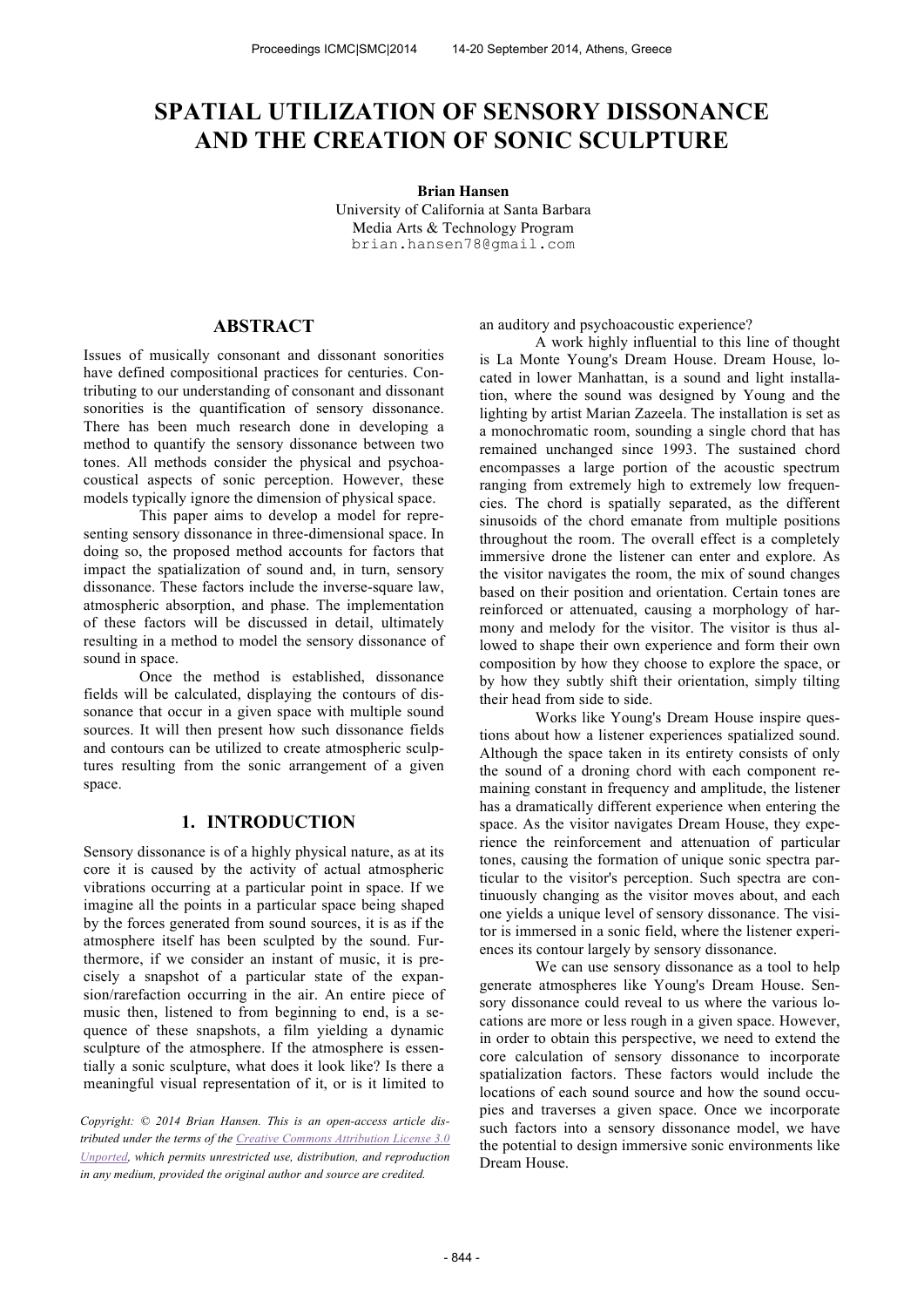### **2. CORE CALCULATION**

There have been essentially two methods of approach in quantifying sensory dissonance. The first was put forth by Kameoka and Kuriyagawa in 1969 which acknowledged the role of the critical band but did not utilize it. The second was implemented by Hutchinson and Knopoff in 1978 which fully utilized results from Plomp and Levelt's tonal consonance and critical bandwith research reported in 1965 [15]. Their calculation is thus based on the distance measured in terms of critical band (barks) between tones. A bark refers to the bark scale, a psychoacoustic-based scale ranging from 1 to 24 which corresponds to the first 24 critical bands of hearing.

Between the two approaches, the Hutchinson Knopoff approach has been more widely utilized, as it has been shown to yield comparatively better results. The Hutchinson & Knopoff model calculates the dissonance of all combinations of dyads according to the Plomp & Levelt curve. Upon calculating the dissonance, it weights each dyad's contribution to a given spectrum's dissonance by computing the product of the two amplitudes of the dyad and dividing it by the sum squared of all amplitudes.

$$
D = \frac{\frac{1}{2} \sum_{i=1}^{N} \sum_{j=1}^{N} A_i A_j g_{ij}}{\sum_{i=1}^{N} A_i^2}
$$
 (1)

where *N* is the number of partials,  $A_i$  represents the amplitude of a partial, and  $g_{ij}$  is the sensory dissonance of a given dyad based on the critical bandwidth between their frequencies.

The critical bandwidth dissonance input into the Hutchinson & Knopoff approach is calculated here by using Richard Parncutt's approximation of Plomp and Levelt's dissonance curve, yielding the dissonance for the dyad [9].

$$
g(b) = \left(4b \cdot e^{-4b}\right)^2\tag{2}
$$

where *b* is the critical bandwidth distance as determined by the distance in barks between two tones.

# **3. DISSONANCE IN PHYSICAL SPACE**

In developing a spatialization method, we begin by utlizing the sensory dissonance calculation from Hutchinson & Knopoff as our foundation. We then build on this foundation by accounting for multiple sound sources emanating from multiple locations. When only one sound source is considered outside of space or time, there is only one spectrum that results with a unique level of sensory dissonance. However, when multiple sound sources exist, at each point in the space there is a unique sound spectrum present. Each spectrum, with its unique pairings of frequencies and corresponding amplitudes yields a unique level of sensory dissonance. Because of this, we can compute a unique value of sensory dissonance at any point in a given space. As a result, we will produce a dissonance field, where there will be different levels of dissonance dispersed throughout the space.

To accomplish this, we need to consider the proximity of a listener with relation to sound sources. Proximity factors include the inverse-square law, atmospheric absorption, and phase. In addition to this, psychoacoustic factors will be considered to more accurately represent a listener's perception of sound. These factors include masking, equal-loudness contours, and the critical bandwidth. Each of these factors, their impact on sensory dissonance, and their incorporation into the model will be detailed below.

### **3.1 Inverse-Square Law**

The first factor our model accounts for is the sound's decrease in energy per unit area as a result of the distance it travels. For this, the inverse-square law is applied to adjust loudness levels in the spectrum of each sound source in the space.

As the sound travels radially from a point source in a free field, its energy is dispersed in a spherical pattern. The inverse-square law is an idealization because it assumes that sound propagates equally in all directions. In reality, there are reflective surfaces and structures that, depending on how the sound encounters such objects, have additive and subtractive effects to sound intensity. Nevertheless, our model assumes an anechoic environment, so a direct application of the inverse-square law is applied.

$$
I_2 = I_1 \left(\frac{r_1}{r_2}\right)^2 \tag{3}
$$

where  $I_1$  and  $I_2$  are the sound source intensities and  $r_1$ and  $r_2$  are the sound source distances.

#### **3.2 Atmospheric Absorption**

After adjusting the loudness level in the spectrum of each sound source for the inverse-square law, we make further adjustments for the effects of atmospheric absorption. Essentially, the atmosphere acts as a low-pass filter, since high frequencies become more dissipated than low ones as the sound travels through the air. In order to quantify this effect, ISO standard 9613-1: 1993 was used. This ISO standard gives an analytical method for calculating the attenuation of sound pressure given certain atmospheric conditions. The main inputs required for atmospheric conditions are temperature in degrees Kelvin, atmospheric pressure in kilopascals, and the percentage of relative humidity. The method works for pure-tone sounds ranging from 50 Hz to 10 kHz, with temperatures between -20C and 50C, relative humidity 10% to 100%, and the pressure of air equal to 101.325 kPa.

Because our model assumes an anechoic setting, the effects of atmospheric absorption apply, since like the inverse-square law, reflective surfaces nullify its effects indoors. Our model also will assume atmospheric conditions with a temperature of 20 degrees Celsius, relative humidity of 50%, and an ambient atmospheric pressure of 101.325 kilopascals. Given these assumptions, we can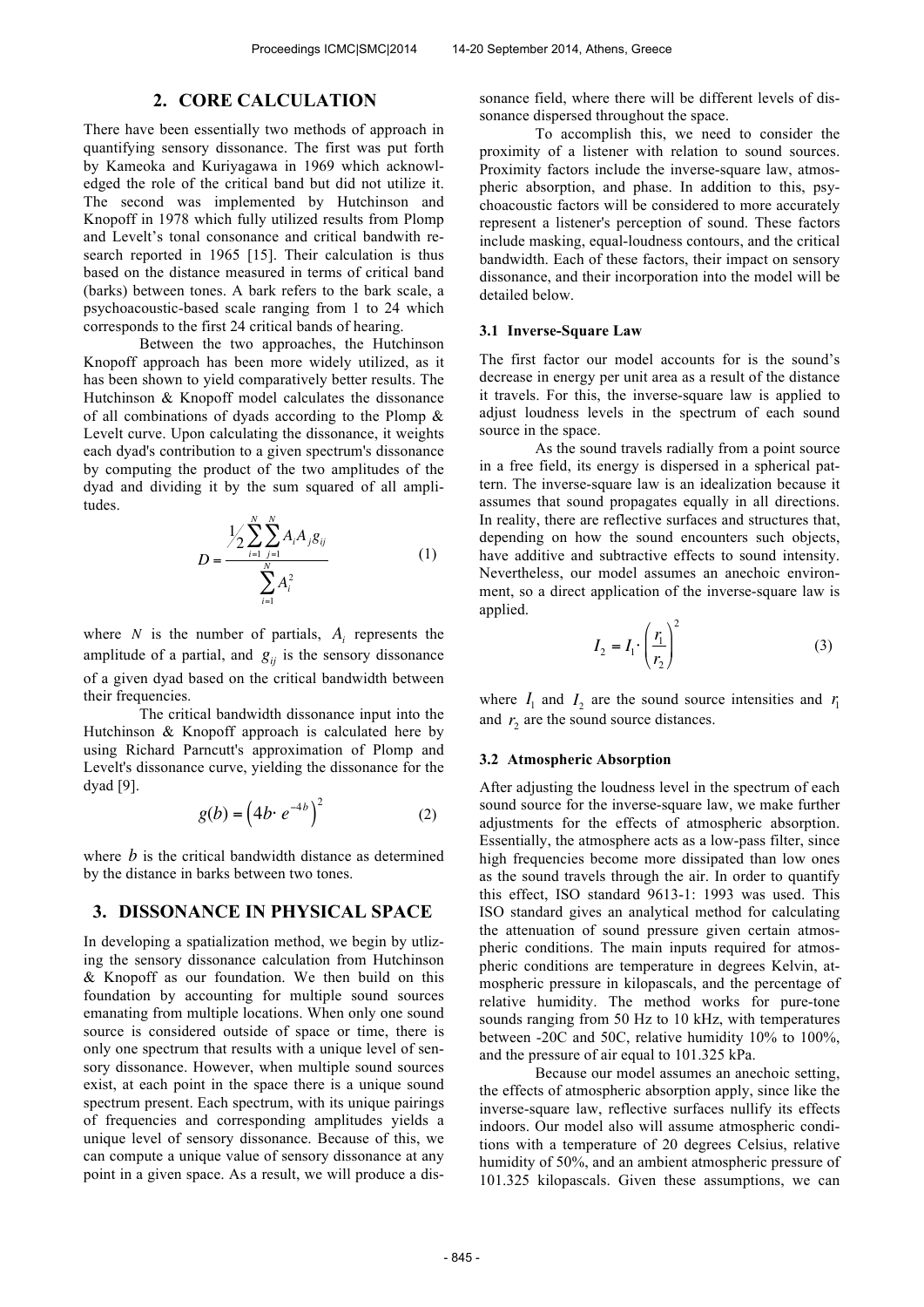directly input the frequencies present in a given sound source's spectrum and the distance from that source. What results is the attenuated spectrum of our sound source after undergoing effects of atmospheric absorption.

#### **3.3 Phase**

We must also consider the phase differences in the sounds emanating from various source locations. If the sound sources are at different locations, then the frequency is out of phase. This must be accounted for when combining amplitudes for our dissonance calculation.

In prior works utilizing the sensory dissonance model of Hutchinson & Knopoff, it has been assumed that all partials of a spectrum are in phase. Thus, when computing the dissonance between two complex tones, it requires only simple arithmetic to combine the amplitudes of two coinciding partials. Because our model is considering spatialization, we can no longer make the assumption of a zero phase spectrum.

Our model does make the assumption that all partials emanating from the same sound source have a relative phase shift of zero. However, with multiple sound sources, since each sound source traverses a unique distance to reach the listener's location, we must consider the phase perceived by the listener at that point. For most cases, our approach holds because phase only impacts the combination of amplitudes when the difference in frequencies is extremely small. Further, in our case, we do not consider the time domain and its effects of phase on very small differences in frequency. Thus, for our model, we only consider the effects of phase when combining partials of the same frequency.

When combining the amplitudes of two equal frequencies, we need to know the relative phase between two partials before the combined amplitude can be calculated. First, calculate the distance between each sound source and the listener. Given this information and the frequency, we can calculate the phase shift present in each sinusoid. Then, simply subtract the phase shifts present in each sinusoid to get the relative phase between the sinusoids. Finally, knowing the relative phase between the partials, the formula below is utilized to determine the combined amplitude of the partials.

$$
A_{combined} = \sqrt{A_1^2 + A_2^2 + 2A_1A_2\cos(\phi)}
$$
(4)

where  $A_1$  and  $A_2$  are the amplitudes for two partials with a given frequency, and  $\phi$  is the relative phase between the two frequencies.

#### **3.4 Auditory Masking**

After accounting for proximity factors of spatialization, the next step is to adjust loudness levels for psychoacoustic properties of the listener. The first factor accounted for in this regard is auditory masking.

There are essentially two types of auditory masking, simultaneous masking and temporal masking. Simultaneous masking occurs when both sounds are present at the same time. In addition to simultaneous masking, temporal masking occurs when the masking effect extends outside the period when the masker is present. This type of masking can occur prior to and after the presence of the masker.

Auditory masking is very important to the calculation of sensory dissonance. Any given spectrum could have loud partials that drown out the sound of softer ones. If a given partial is masked, and thus not perceptible to the listener, then we assume it cannot contribute dissonance to the spectrum. Without the consideration of masking, our calculations would depict a dissonance level higher than is actually perceived, and the results could easily be skewed.

Our model assumes a continuous emanation of tones, eliminating the need to consider time. Thus, our model accounts only for simultaneous masking. The masking effect is modeled by utilizing a triangular spread function [2]. The spread function is written in terms of the bark scale difference between the maskee and masker frequencies:

$$
d_{brk} = brk_{\text{master}} - brk_{\text{master}} \tag{5}
$$

The bark difference is then input into our triangle function and a masking threshold T is calculated

$$
T = L_M - \left(-27 + 0.37 MAX \left\{L_M - 40, 0\right\} \theta\left(d_{brk}\right)\right) \Big| d_{brk} \Big| \tag{6}
$$

where  $L_M$  is the maskers sound pressure level and  $\theta(d_{brk})$ is the step function equal to zero for negative values of  $d_{\text{brk}}$  and one for positive values. If the sound pressure level of a given partial is less than the masking threshold, as computed by the triangle function above, then that particular partial is considered masked and is eliminated from the dissonance calculation.

#### **3.5 Equal-Loudness Contours**

After applying the spectral adjustments of auditory masking, the sound-pressure level of each partial is converted to sones in order to account for perceived loudness. When calculating sensory dissonance, prior models rarely take into account psychoacoustic effects of perceived loudness when weighting dyad amplitudes within a spectrum. This approach can lead to inaccurate results because there are drastic differences between a given frequency's sound pressure level and how its loudness is perceived. Thus, when weighting together the dissonance of dyads in a spectrum, our model follows the approach of Clarence Barlow by accounting for perceived loudness via representing amplitude loudness in sones rather than decibels [1]. This is accomplished by utilizing equal-loudness contours.

The equal-loudness contours used in our model are from the current international standard ISO226:2003 [12]. Given a frequency and its sound pressure level, our model uses the equal-loudness contours to convert soundpressure level to phons. The phons are then converted to sones, which is a linearized unit of measurement for perceived loudness. The sones are then used when weighting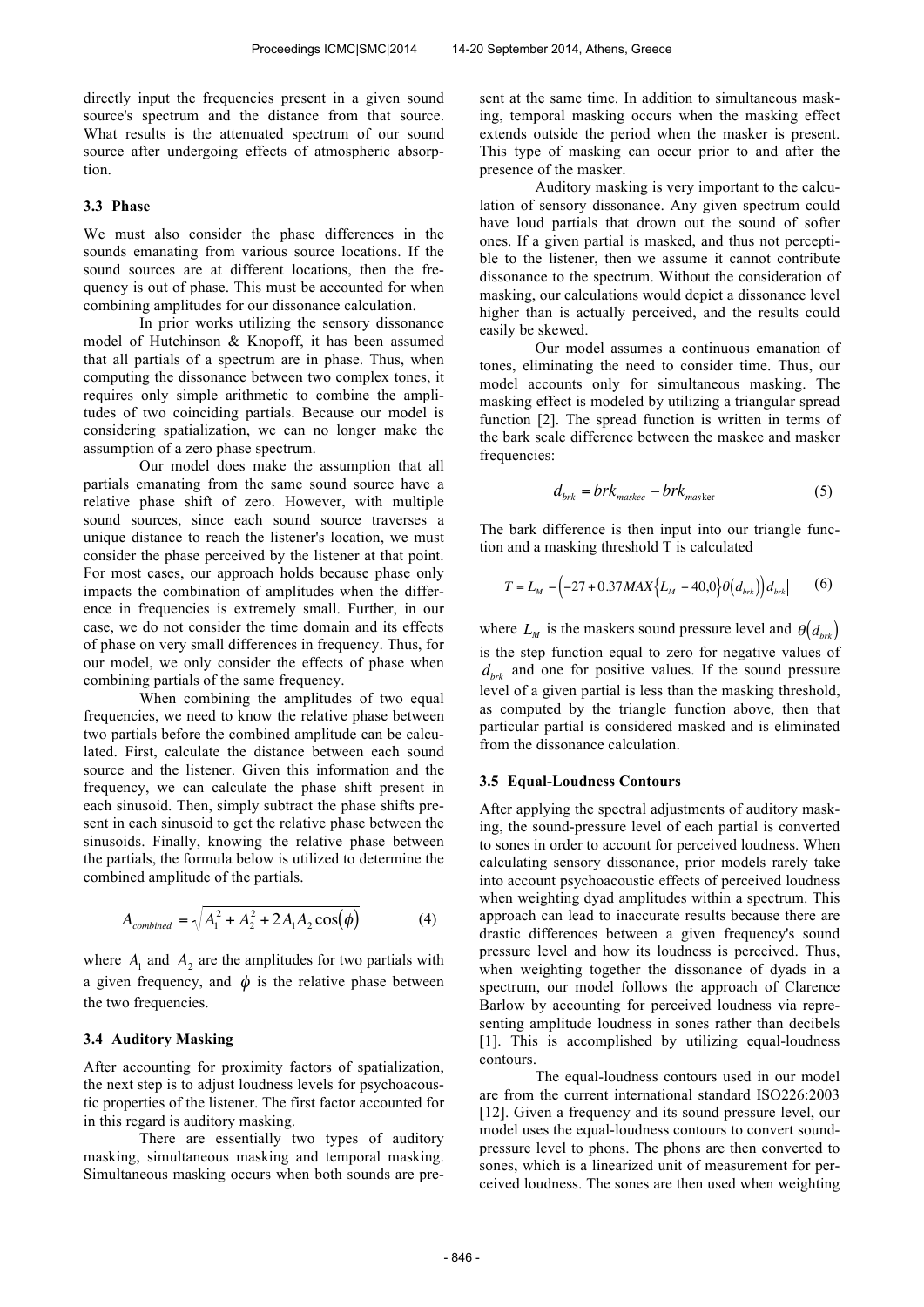together the dissonance of dyads in a spectrum. Using sones rather than sound-pressure level is a more accurate depiction of how the listener perceives partials in the spectrum. The sone based weighting reflects which partials are perceptually more prominent and in turn contribute the most to the sensory dissonance of a spectrum.

Converting decibel levels to sones marks the final adjustment required to calculate the sensory dissonance of a spectrum with consideration for the spatialization of sound sources. Thus, after completing the conversion from decibels to sones, we calculate the sensory dissonance of the spectrum utilizing the modified Hutchinson & Knopoff approach explained above.

# **4. CREATING AND VISUALIZING A DISSONANCE FIELD**

Upon implementing all physical and psychoacoustic impacts into our spatialized dissonance model, we are able to produce a dissonance field. The dissonance field gives us a "topographical" representation of where different levels of dissonance occur in a given space. This is a very powerful result, as it gives us a vivid perspective on how sensory dissonance can occupy a space in the presence of multiple sound sources.

To construct the field, we first devise a spectrum and three-dimensional location for each sound source. With the sources in place, we then calculate the sensory dissonance at an equally distributed grid of locations in the space. The calculated dissonance field is then visualized via the technique of isosurfacing. This technique allows us to scan the dissonance field, revealing the contours and concentrations of dissonance throughout the space.

In constructing the dissonance field we make some key assumptions. First, we assume the space is an anechoic environment. Thus, we do not account for any impacts reflective surfaces may have on the sound. Our model then has its closest practical application in an outdoors setting. Secondly, we assume that the emissions of all sound sources are omnidirectional. Finally, we ignore the impacts of head-related transfer functions because we want to reveal a more objective perspective of the dissonance field.

Following suit with the modeling above, we can simulate an example of a dissonance field. To begin, we construct four tones consisting of band-limited saw tooth waves. The tones are then uniquely positioned in a virtual space of 40 cubic meters. Table 6 below displays the tones constructed and their positions in the space.

| <b>Fundamental</b> |               | Sound Source |
|--------------------|---------------|--------------|
| <b>Frequency</b>   | <b>Scale</b>  | Position (m) |
| (Hz)               | <b>Degree</b> | (x, y, z)    |
| 440                | <b>Tonic</b>  | (20, 20, 20) |
| 493                | Major 2nd     | (0, 40, 20)  |
| 554                | Major 3rd     | (40, 0, 20)  |
| 660                | Perfect 5th   | (0, 0, 20)   |

Figure 1. Notes constituting the dissonance field

The tones were constructed and positioned based on their musical implications. A fundamental of 440 Hz was placed in the center of the space because of its foundational relationship as tonic to the other tones. Relative to this, the third and fifth scale degrees were placed on the floor because they form a major triad with the fundamental. Placing them here allows for the illumination of the dissonance relationship in the triad. The second scale degree was placed at the ceiling.

With the tones constructed and positioned, we calculated the sensory dissonance throughout the space at increments of 2.5 meters in all directions. Thus, we generated a 16 cubed matrix housing a total number of 4,096 measurements of dissonance. The image below in figure 2 displays our results.



Figure 2. A dissonance field in virtual space as represented by isosurfacing.

The image displays the topography of the dissonance formed by the sound sources and its placement in the space. The contour displayed is a snapshot of where a particular level of sensory dissonance is present in the space. This representation gives us a unique insight into the relationships between the tones present and how the sonic field permeates the space.

# **5. IMMERSIVE ENVIRONMENTS AND SONIC SCULPTURE**

The construction of a dissonance field is an informative result in modeling the spatialization of sensory dissonance. The field provides a unique perspective on how different sound sources relate to each other and how they are experienced in a space. Exploring the contours of different sonic arrangements in a space can be not only of practical use, but it also yields enormous artistic potential.

Recalling Lamonte Young's Dream House, the calculation of a dissonance field allows us to achieve a similar result. We can design immersive sonic environments yielding dissonance contours lush with sonic sensations that a visitor can explore. However, as opposed to Dream House, we have the added element of visualiza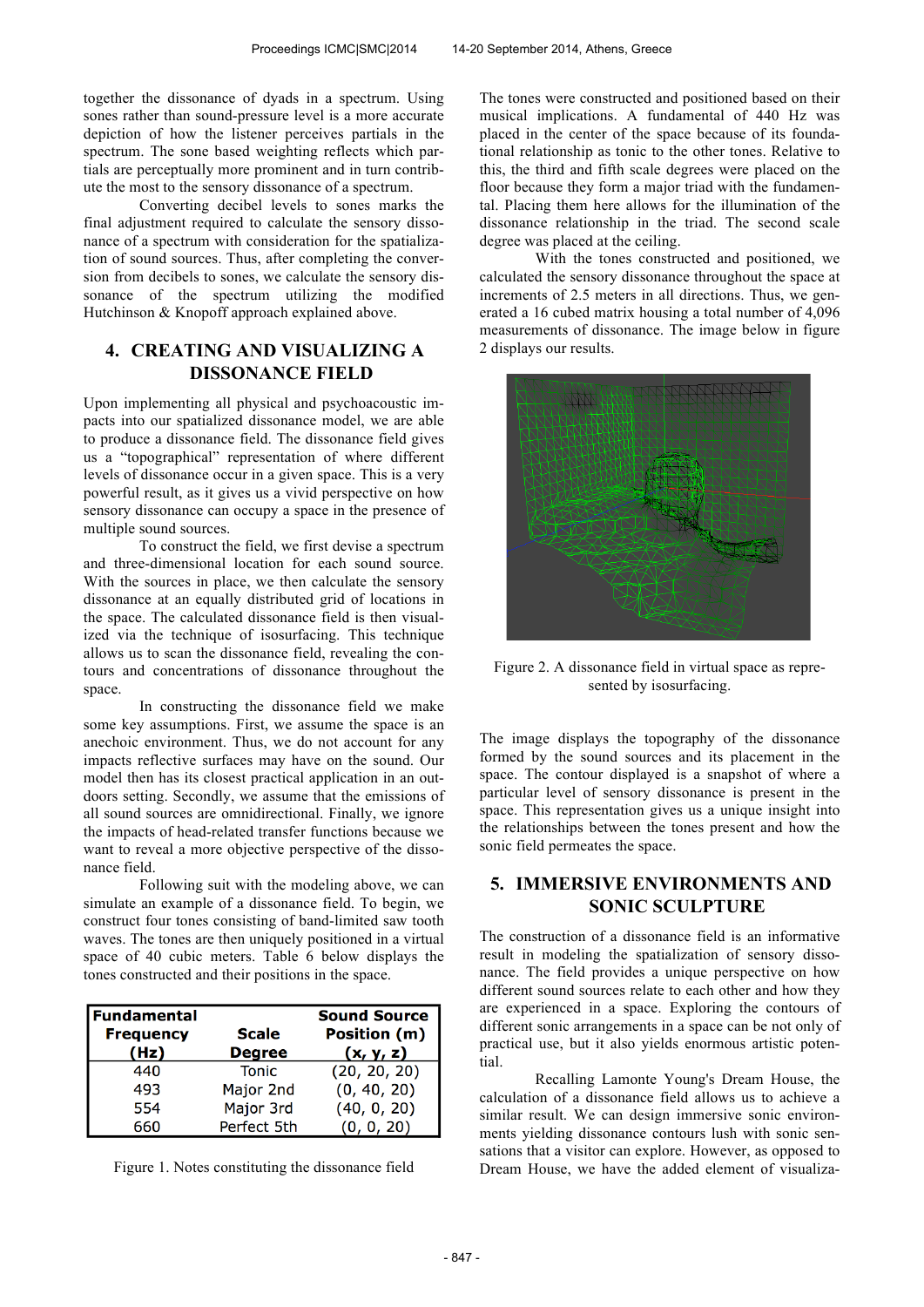tion, allowing us to more vividly design the sound space and visitor experience.

In addition, considering the purely physical nature of sound as the vibration of air, we are essentially creating sonic sculptures. We are using sound to position the vibration of air in highly specific ways. With this idea, the physicality of the sound itself is experienced as the artistic focus, rather than the sound having secondary significance as a metaphorical representation. This approach is analogous to the work of James Turrell, whose work involves creating immersive environments and sculptures utilizing light. Turrell creates visual art by flooding spaces or sculpting objects with light. In the environments he constructs, visitors are able to experience the purity of light's affect. In addition, Turrell "sculpts" objects that appear concretely physical in nature, but in actuality are comprised entirely of light. With his approach, it is not the illumination of a particular object that is the focus, but the light itself.

Utilizing our sensory dissonance spatialization model, we were able to simulate the sonic sculptures displayed in Figure 6 below, Curl and Arch. Curl is a sonic sculpture based on a justly tuned major triad with fundamental frequency of 100 Hz. The root of the triad is placed in the lower left of the space, while the third and fifth of the chord emanate from sound sources located above and to each side. The overall effect of the sonority is that the dissonance closes in on the fundamental in the curl like shape displayed.

Arch was simulated with six sound sources, where each sound source was placed in the center of one of the six sides constituting the border of the cubical space. Each sound source emanates a sine tone, and each tone is separated in frequency by 0.25 barks (the point of maximum roughness, i. e. sensory dissonance, in a given critical band). The setup results in the arch like dissonance field caused by the convergence of the sounding tones.



Figure 3. Sonic sculpture: Curl.



Figure 4. Sonic sculpture: Arch.

# **6. CONCLUSION**

The method outlined above gives us enormous compositional potential for utilizing the concept and calculation of sensory dissonance. By calculating sonic roughness at various points throughout a three-dimensional space, dissonance fields are revealed to us through isosurfacing. We can use these fields to help design the sonic permeation of a given space, and they can help us shape the sound into sonic sculptures that visitors can explore with their ears rather than eyes.

### **Acknowledgments**

I would like to thank Clarence Barlow, Curtis Roads, and Mathew Wright for their guidance in conducting this research.

### **7. REFERENCES**

- [1] Barlow, Clarence (1980). Bus Journey to Parametron. Feedback Papers 21-23. Feedback Studios Cologne.
- [2] Bosi, M. (2003). Audio Coding: Basic Principles and Recent Developments. Paper presented at the HC International Conference.
- [3] "Calculation Method of Absorption of Sound by the Atmosphere Air Damping Dissipation Absorbtion - Attenuation of Sound during Propagation Outdoors Outdoor - Sengpielaudio Sengpiel Berlin." Web. 20 Nov. 2011. <http://www.sengpielaudio.com/calculator-air.htm>.
- [4] "Calculation of the Damping of Air Formula Atmosphere Acoustics Noise Absorption by Air Attenuation of Sound Air Damping Sengpielaudio." Web. 20 Nov. 2011. <http://www.sengpielaudio.com/AirdampingFormul a.htm>.
- [5] Helmholtz, H. von. (1877). Die Lehre von den Tonempfindungen als physiologische Grundlage für die Theorie der Musik. 1877, 6th ed., Braunschweig: Vieweg, 1913; trans. by A.J. Ellis as On the